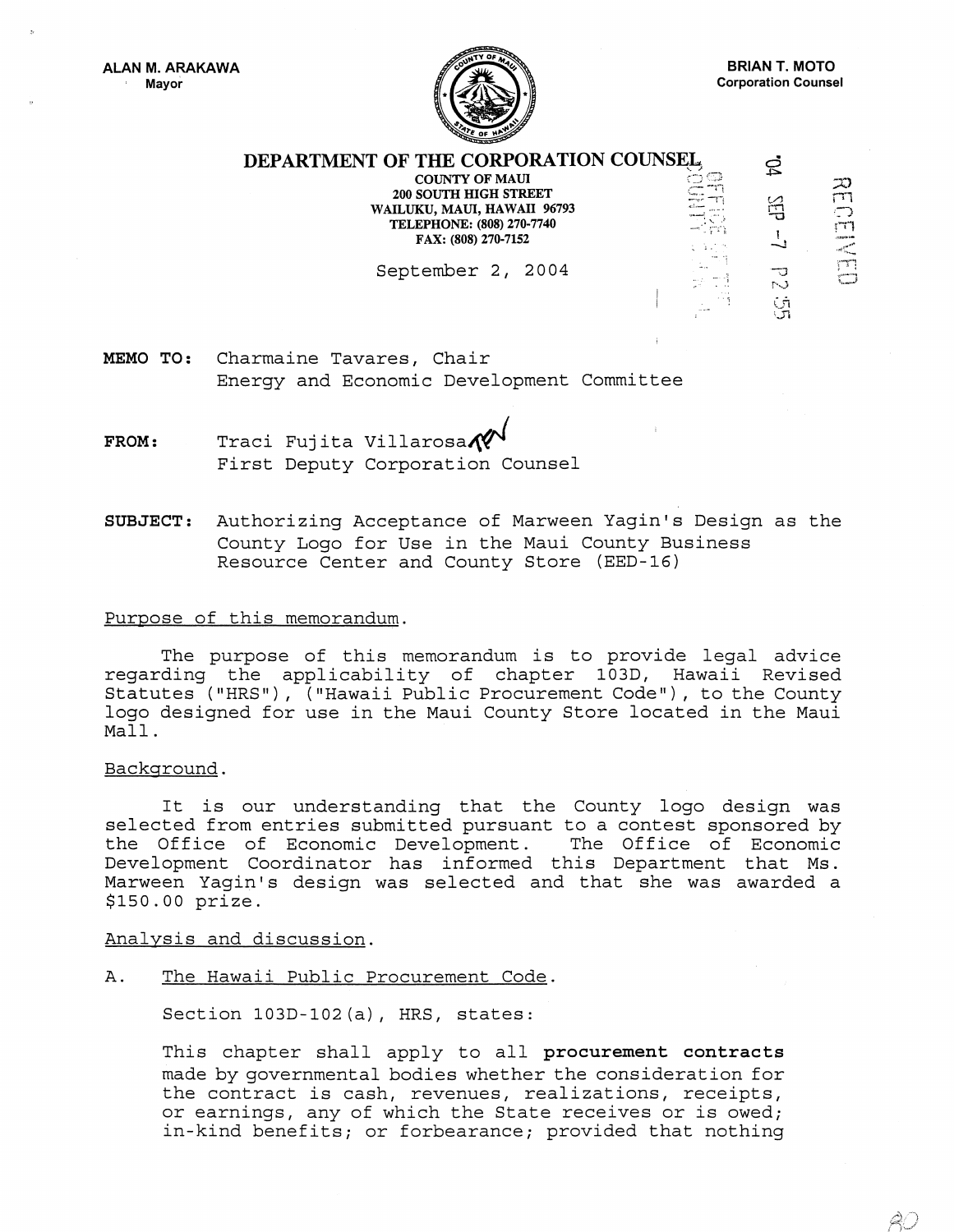> in this chapter or rules adopted hereunder shall prevent any governmental body from complying with the terms and conditions of any other grant, gift, bequest, or cooperative agreement.<sup>1</sup> (Emphasis added.)

In view of Section 103D-I02(a), HRS, we now analyze whether the logo contest gave rise to a "contract" and, if so, whether it constituted a "procurement" for purposes of the Hawaii Public Procurement Code.

## B. The County logo contest and the submission of entries gave rise to a contract.

"A contract is an agreement between two or more parties creating obligations that are enforceable or otherwise recognizable at law. $\overline{N}^2$  Moreover, "[i]t is a fundamental principle of law that there must be mutual assent or a meeting of the minds on all essential elements or terms in order to form a binding contract.  $13$ 

With regard to the County logo contest, the mutual assent necessary for the formation of a contract can be found in County's offer of a prize for the performance of a specified act and the acceptance of that offer by Ms. Yagin's submission of her logo design entry. County's offer is of a type characterized as an offer for a unilateral contract.<sup>4</sup>

As observed in a treatise on contracts:

The offer by one party of specified compensation for the performance of a certain act as a proposition to all persons who may accept and comply with its conditions constitutes a promise by the offeror. The performance of that act is the consideration for the promise. The that act is the consideration for the promise. result is an enforceable contract.<sup>5</sup>

 $1$  Section 103D-102(a), HRS.

 $2$  Black's Law Dictionary 318 (7<sup>th</sup> ed. 1999).

<sup>3</sup> Honolulu Rapid Transit Co. v. Paschoal, 449 P.2d 123  $(1968)$ .

 $^4$  A unilateral contract is defined as a "contract in which only one party makes a promise or undertakes a performance." Black's Law Dictionary  $326$  (7<sup>th</sup> ed. 1999).

 $5$  14 Williston on Contracts § 1666 (3<sup>rd</sup> ed. 1972).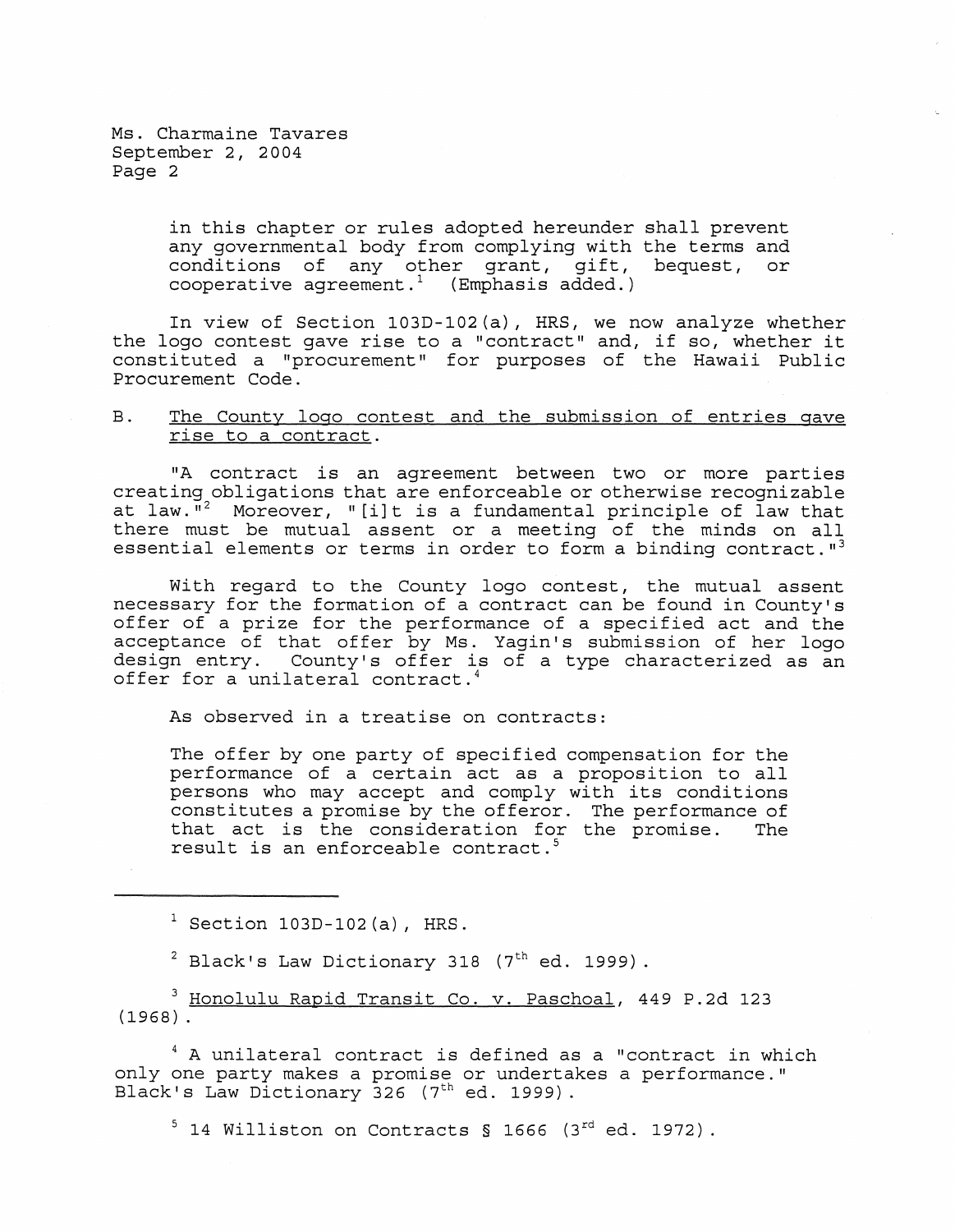Therefore, the County logo contest constituted an offer for a unilateral contract that became binding when competitors accepted the offer by submitting contest entries.<sup>6</sup>

C. The logo design contest was not a procurement.

Section 103D-104, HRS, defines procurement as follows:

"Procurement" means buying, purchasing, renting, leasing, or otherwise acquiring any good, service, or construction. The term also includes all functions that pertain to the obtaining of any good, service, or construction, including description of requirements, selection and solicitation of sources, preparation and award of contracts, and all phases of contract administration.

The Hawaii Public Procurement Code does not specifically state that it applies to contests or competitions.

In Lucas v. United States, 25 Cl. Ct. 298 (1992), the United States Claims Court addressed whether a design contest constituted a procurement under applicable federal law.<sup>7</sup> In Lucas, a federal commission, the American Battle Monuments Commission, sponsored a competition for the design of a Korean War Veterans Memorial. <sup>8</sup> Plaintiffs submitted a design for the memorial and won first place.<sup>9</sup> In working with an architectural and engineering firm for design and implementation of the memorial the federal government decided to alter plaintiffs' original design.<sup>10</sup> Plaintiffs filed an action for breach of contract alleging that the federal government was obligated to use plaintiffs' original design. <sup>11</sup>

The Claims Court found that "a contract was formed between the

<sup>6</sup>*See* Lucas v. United States, 25 Cl. Ct. 298, 303-304 (1992) .

7The federal Claims Court has jurisdiction over all claims filed against the federal government.

 $8$  Lucas v. United States, 25 Cl. Ct. 298 (1992).

<sup>9</sup>*Id.* at 301.

 $^{10}$  *Id.* at 302.

 $^{11}$  Id.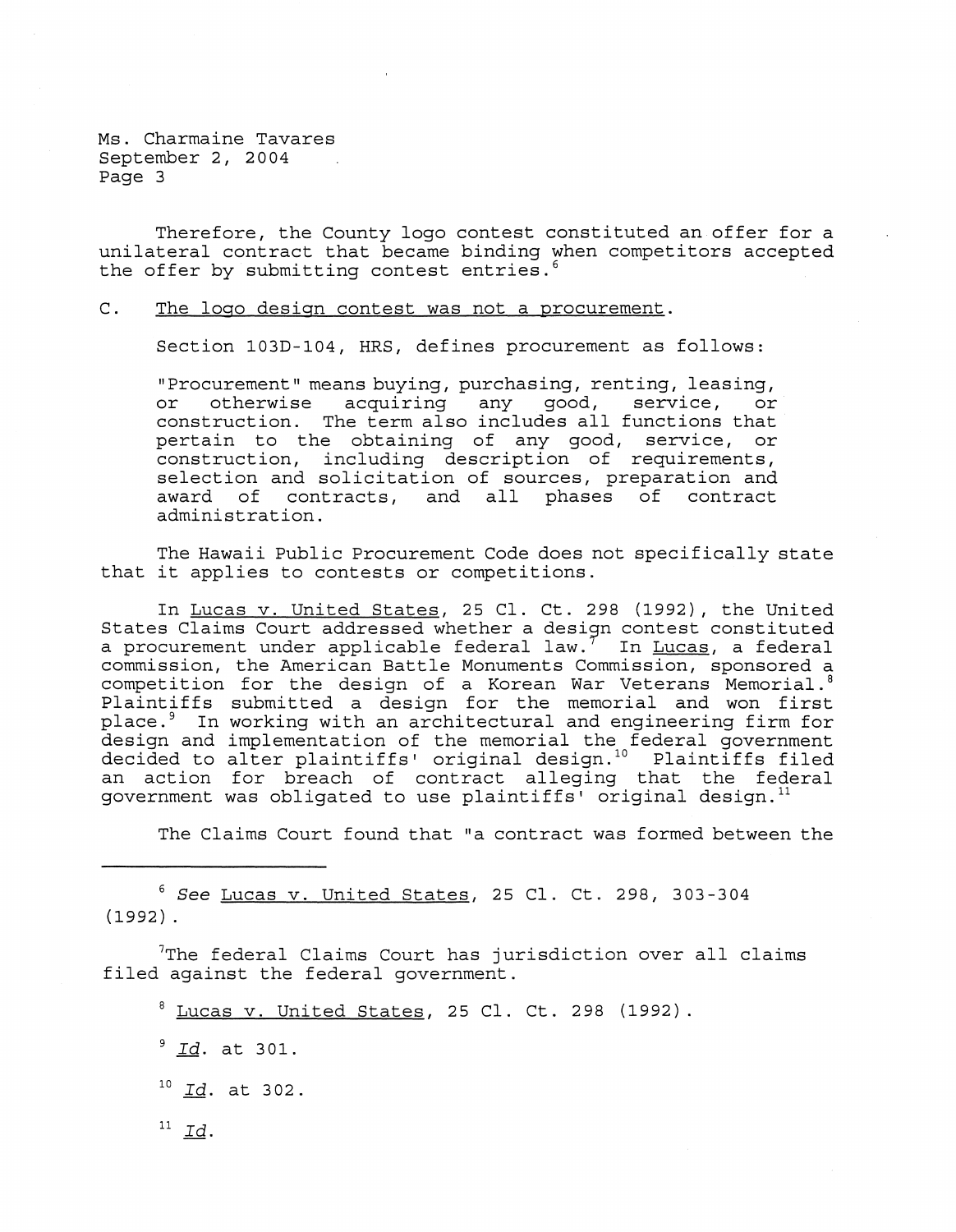agencies sponsoring the competition and each of the competitors when the competitors accepted the offer embodied in the design competition by submitting entries. $1^{12}$  However, on the issue of whether the contract was a procurement, the Court held that "competing in a contest and winning the same may well serve to create a contract, but such a contract does not constitute a procurement covered by the CDA [Contracts Dispute Act]. $1^{13}$  In reaching this decision, the Court considered plaintiffs' argument that a design competition contract is not subject to the CDA because "policy considerations relating to cost and competition are not involved", and that "there is a lack of a buyer-seller relationship."<sup>14</sup> The Court noted that the contract was in the nature of a design competition, and not a call for services.<sup>15</sup>

Like the contract at issue in Lucas, the County logo contest was a design competition, not a call for services that constituted a procurement. The logo contest did not involve a traditional buyer-seller relationship. The \$150 prize was to be awarded to the winning design regardless of who created the design. Further, it is arguable that it would not have been advantageous or in the<br>County's best interest to bid out the design services. County's best interest to bid out Professional design services would in all likelihood have cost the County much more than \$150, and conventional procurement procedures would have excluded community involvement in the creation of a County logo.

D. Even assuminq, arguendo, that the contest was a procurement, the contest did not violate the Hawaii Public Procurement Code.

Even assuming, arguendo, that the logo design contest was a procurement subject to chapter 103D, HRS, the procurement would be considered a small purchase.<sup>16</sup> The State of Hawaii's guidelines for small purchases state that "[e]xpenditures with an estimated total cost that is less than \$5,000 shall be by procedures established by

<sup>12</sup>*Id.* at 304.

<sup>13</sup>*Id.* 

<sup>14</sup>*Id.* at 306.

<sup>15</sup>*Id.* at 307.

 $16$  A small purchase is a procurement of less than \$25,000. Section 103D-305, HRS.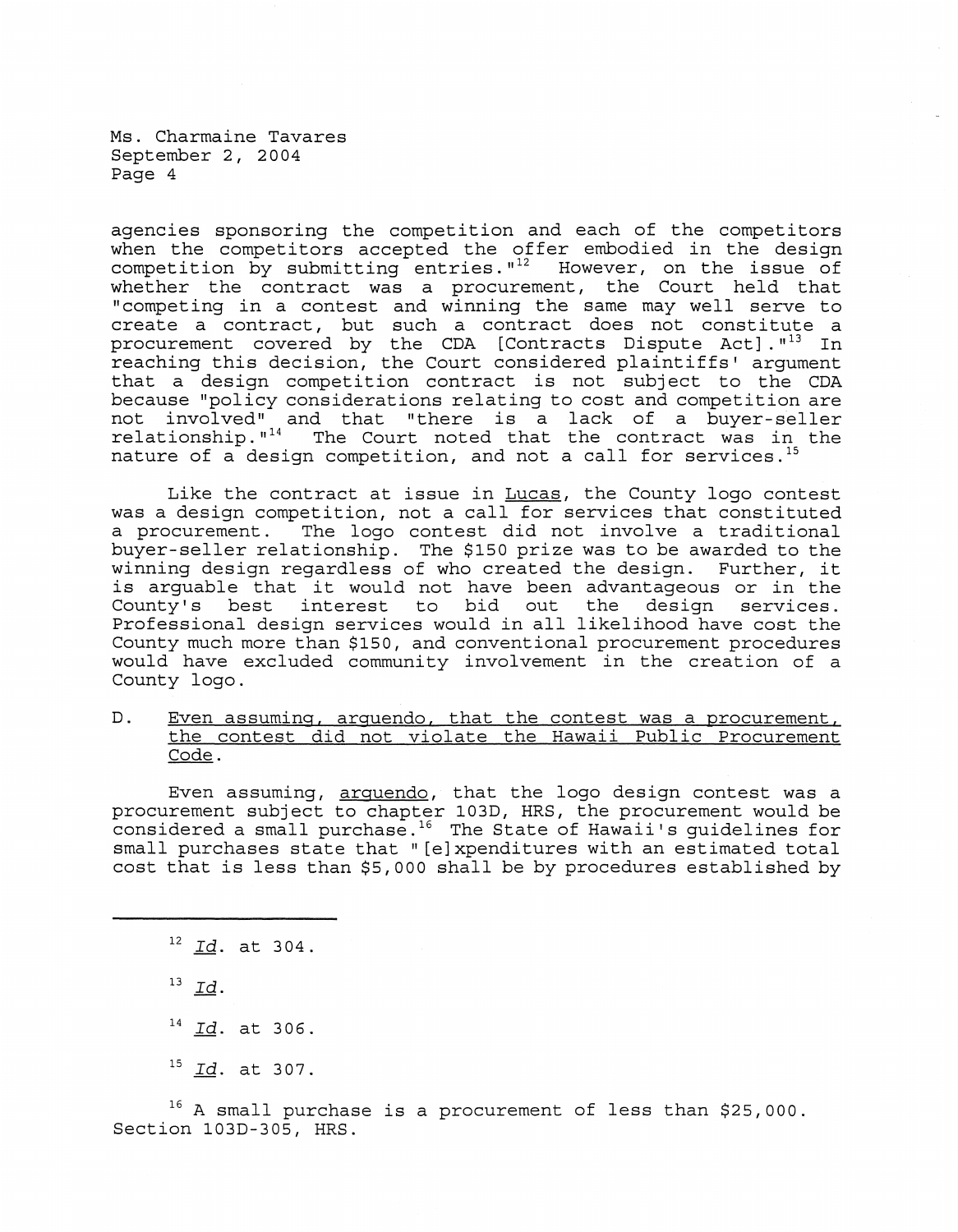each chief procurement officer. $1^{17}$  Pursuant to a memorandum from County's Purchasing Agent regarding small purchase thresholds for goods and services, the procurement of goods or services costing between \$0.01 and \$999.99 does not require multiple quotations, although quotations are recommended if time permits.<sup>18</sup>

Therefore, even assuming, arquendo, that the County logo design contest was a procurement subject to chapter 103D, HRS, (a characterization that, as discussed above, we do not believe is appropriate), the logo contest did not violate the Hawaii Public Procurement Code.

cc: Lynn Araki-Regan, Economic Development Coordinator Kalbert Young, Director of Finance

Approved for Transmittal:

Moto poration Counsel

S:\ALL\TFV\Council\County logo.wpd

<sup>17</sup> Procurement Directive No. 2002-04, attached hereto as Exhibit "A".

18 Memorandum dated February 9, 2003 from Greg King, Purchasing Agent, through Keith A. Regan, Director of Finance, to Department Heads, attached hereto as Exhibit "B".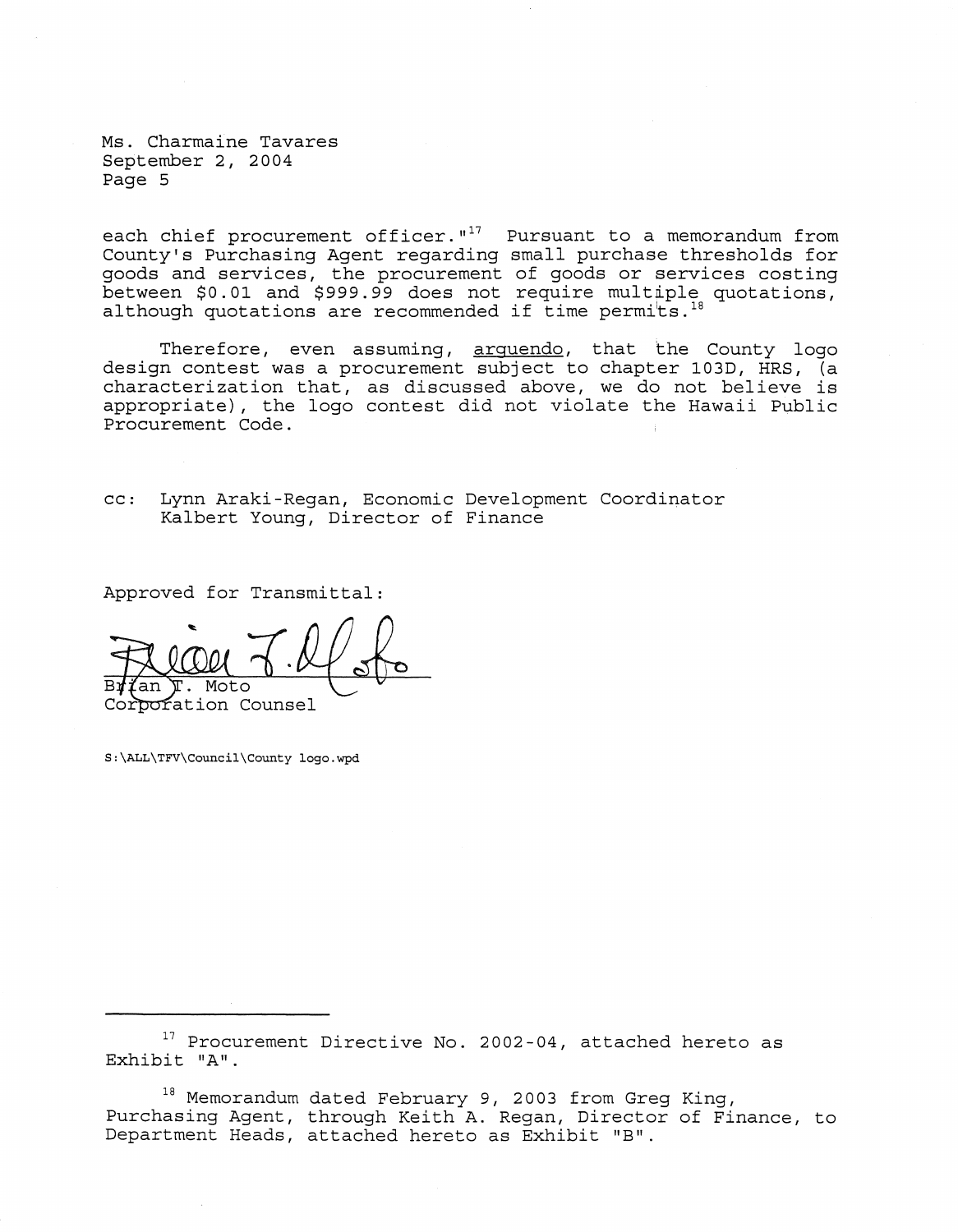November 1, 2002

## PROCUREMENT DIRECTIVE NO. 2002-04

<.

- $TO<sup>+</sup>$ All Chief Procurement Officers All Executive Department Heads
- FROM: Aaron S. Fujioka, Administrator State Procurement Office
- SUBJECT: Guidelines for Small Purchase Procurements

Procurement Directive No. 2001-01, dated February 27, 2001 is rescinded and replaced by this Directive No 2002-04, effective December 1, 2002

A small purchase is a procurement for goods, services, or construction, of less than the dollar limit of §103D-305, HRS, currently \$25,000, pursuant to the following:

- ◆ §103D-305, HRS, Small Purchase.
- Subchapter 8, chapter 3-122, HAR, Small Purchase.
- $\triangle$  §3-131-2, HAR, Parceling.

The small purchase procurement process allows purchasing agencies the flexibility to obtain goods, services, and construction expeditiously, without having to follow a competitive sealed process. However, small purchase procedures do require competitive price quotes, and a determination of best value to make an award, except in the case of construction where the award is made to the low offeror.

Small purchases shall not be parceled by dividing the purchase of same, like, or related items of goods, services, or construction into several purchases of smaller quantities during any twelvemonth period, to evade the competitive sealed process. Section 3-131-2, HAR, addresses parceling, how to determine whether a competitive sealed process is required, and if consolidation of requirements is appropriate.

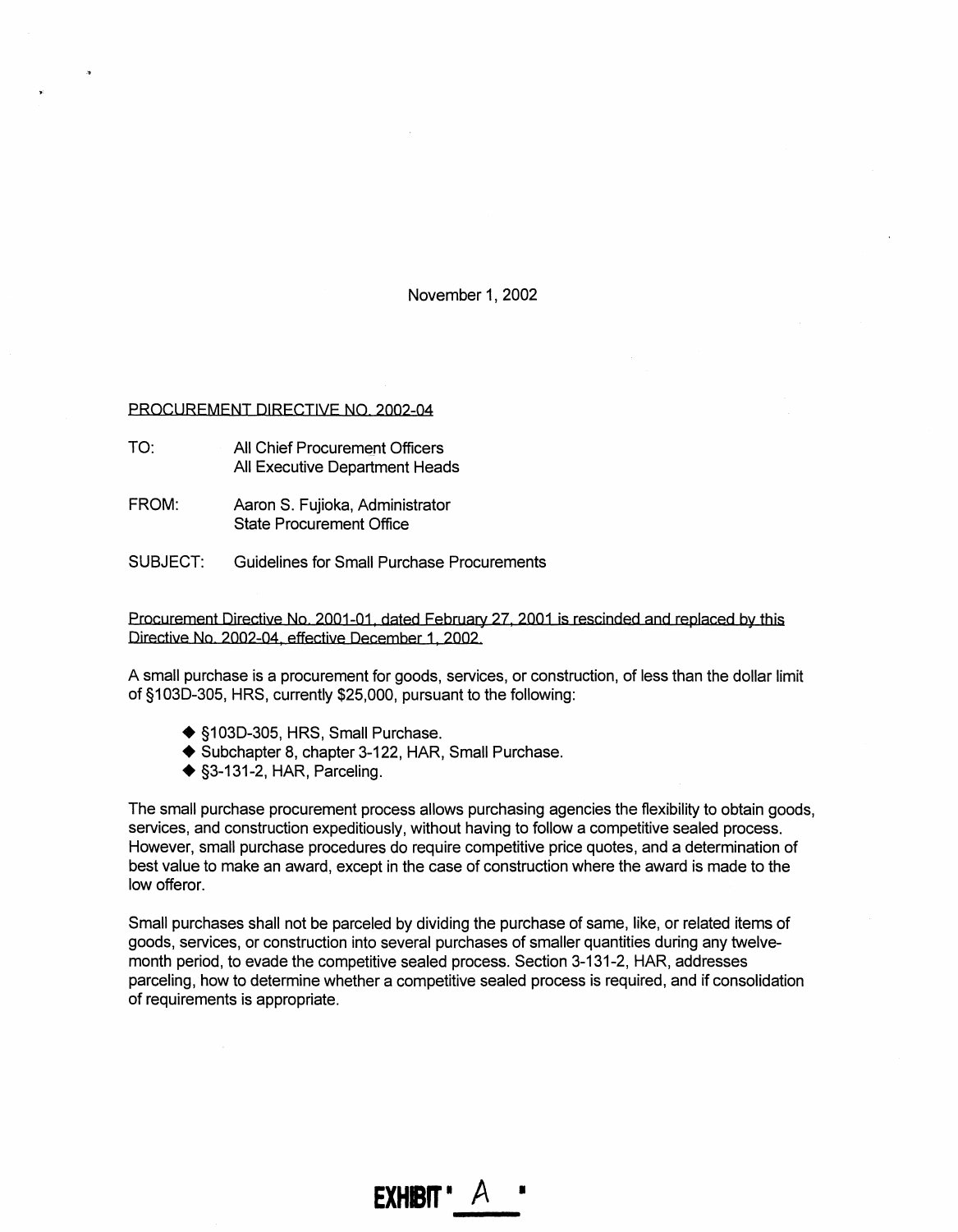# PROCUREMENT DIRECTIVE NO. 2002-04 November 1, 2002 Page 2

The agency's term of contract must be determined before deciding to use small purchase procedures. In the following examples small purchases are allowable:

- Example 1: Term of contract is 1 year and the contract amount is within the small purchase threshold.
- Example 2: Term of contract is 1 year with 2 options to extend, and the total contract amount for the 3-year contract term is within the small purchase threshold.
- Example 3: Term of contract is for a multi-term period, pursuant to §3-122-149, HAR, and the total contract amount for the entire multi-term period is within the small purchase threshold.

However, should the total contract amount in the examples above exceed the small purchase threshold, then the procurement must follow a competitive sealed process.

# GUIDELINES FOR SMALL PURCHASES

Conditions for use. Expenditures less than \$25,000 for goods, services, or construction, shall be made in accordance with the following procedures below. Expenditures made pursuant to these procedures do not require public notice or public bid openings. Contracts for professional services of less than \$25,000 may be procured pursuant to this directive or subchapter 7, HAR. Unless otherwise exempt, purchasing agencies delegated small purchase authority shall also comply with state procurement office price lists or other chief procurement officer price lists, where applicable.

Small purchases shall not be parceled by dividing the purchase of same, like, or related items of goods, services, or construction into several purchases of smaller quantities, so as to evade the statutory competitive bidding requirements. For additional details, refer to chapter 3-131, HAR.

Preferences pursuant to chapter 3-124, HAR, shall not apply to small purchases.

## Goods and Services

Expenditures with an estimated total cost that is at least \$15,000 but less than \$25,000:

(1) Insofar as it is practical and based on the agency's specifications, adequate and reasonable competition of no less than three written quotations shall be solicited; and

(2) Considering all factors, including but not limited to quality, warranty and delivery, award shall be made to the vendor with the most advantageous quotation.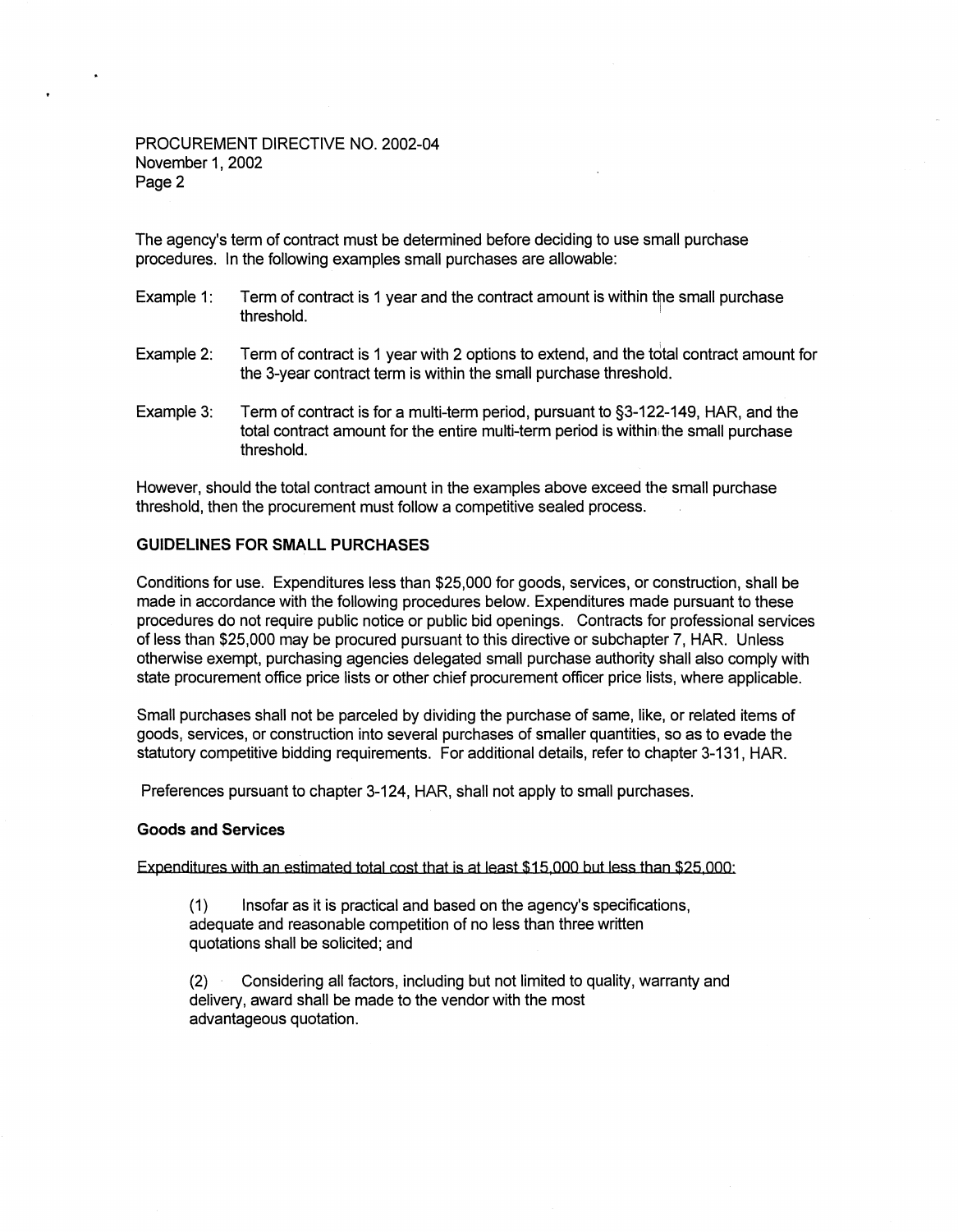# PROCUREMENT DIRECTIVE NO. 2002-04 November 1, 2002 Page 3

Expenditures with an estimated total cost that is at least \$5,000 but less than \$15,000'

(1) Insofar as it is practical and based on the agency's specifications, adequate and reasonable competition of no less than three quotations shall be solicited; and

(2) Considering all factors, including but not limited to quality, warranty and delivery, award shall be made to the vendor with the most advantageous quotation.

Expenditures with an estimated total cost that is less than \$5,000 shall be by procedures established by each chief procurement officer

## **Construction**

..

Expenditures with an estimated total cost that is at least \$15,000 but less than \$25,000'

(1) Insofar as it is practical and based on the agency's specifications, adequate and reasonable competition of no less than three written quotations shall be solicited; and

(2) Award shall be made to the vendor submitting the lowest quotation.

Expenditures with an estimated total cost that is at least \$5,000 but less than \$15,000'

Insofar as it is practical and based on the agency's specifications, adequate and reasonable competition of no less than three quotations shall be solicited; and

(2) Award shall be made to the vendor submitting the lowest quotation.

Expenditures with an estimated total cost that is less than \$5,000 shall be by procedures established by each chief procurement officer.

## **Procurement File**

All quotations received shall be recorded and placed in a procurement file. When three quotations are required but are not obtained, e.g., insufficient sources, sole sources, emergencies, the reason shall be recorded and placed in the procurement file. The file shall also include a written justification when award is made to other than the vendor submitting the lowest quotation.

Should you have any questions, please contact me at (808) 587-4700 or your staff may contact Justin Fo at (808) 586-0577 or Ruth Yamaguchi at (808) 586-0567. Thank you.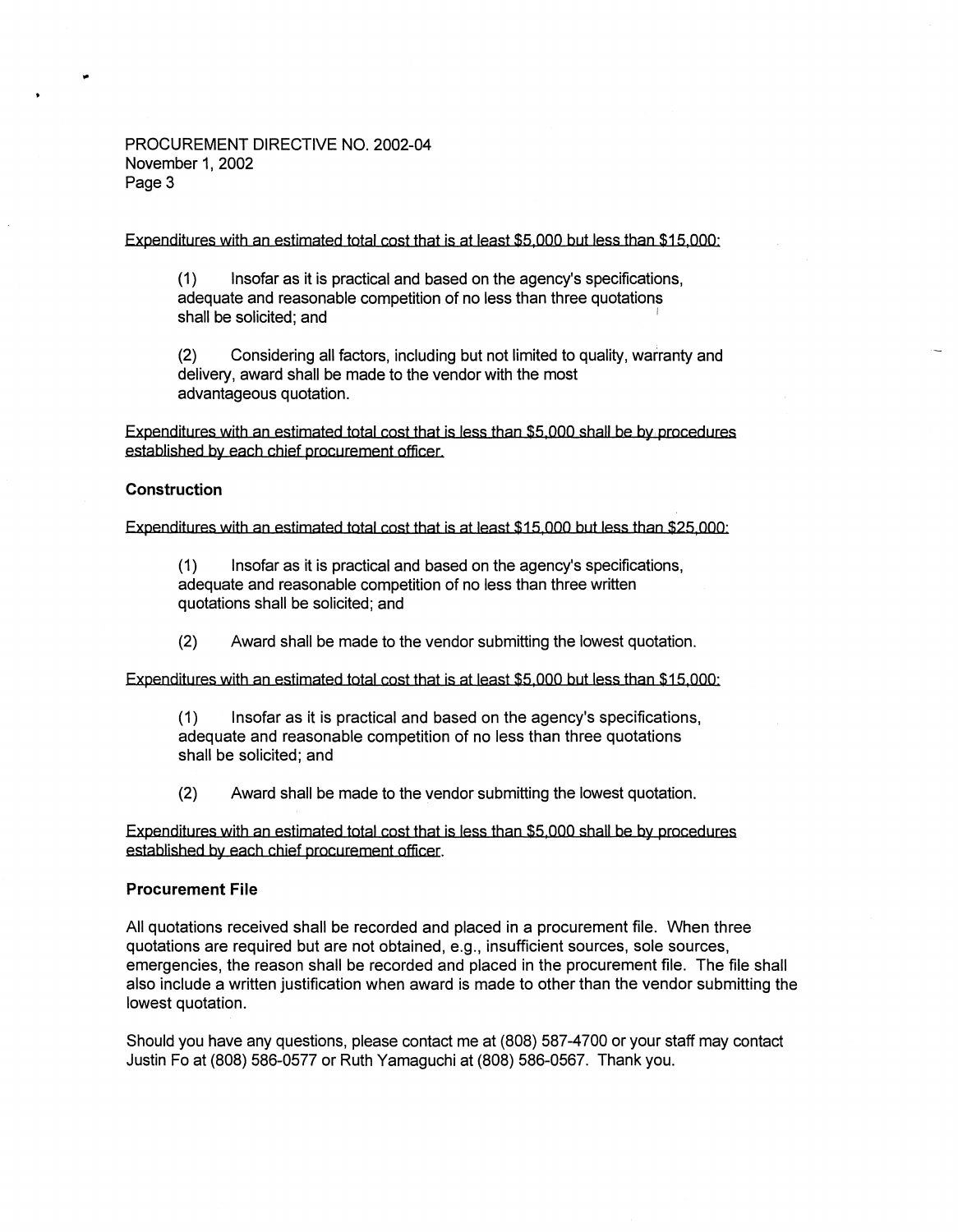## February 9, 2003

Memo To: Department Heads

Thru: Keith A. Regan, Director of Finance

From: Greg King, Central Purchasing Agent

Subject: Small Purchase Thresholds

The following is a reminder of our small purchasing requirements for goods, services and construction:

#### Goods and Services

\$0.01 - \$999.99 - Multiple quotations are not required, but are recommended if time permits.

\$1,000.00 - \$4,999.99 - A minimum of 3 verbal quotations are required.

\$5,000.00 - \$24,999.99. - A minimum of 3 written quotations are required.

\$25,000.00+ - Procurement must be advertised through the Competitive Sealed Bid or Competitive Sealed Proposal process, unless it qualifies as an emergency or sole source procurement as determined by the Director of Finance

#### **Construction**

\$0.01 - \$4,999.99 - Multiple quotations are not required, but are recommended if time permits.

\$5,000.00 - \$24,999.99 - A minimum of 3 written quotations are required.

\$25,000.00+ - Procurement must be advertised through the Competitive Sealed Bid or Competitive Sealed Proposal process, unless it qualifies as an emergency or sole source procurement as determined by the Director of Finance.

Where multiple quotations are required but are not available, the department is responsible for documenting why the additional quotes were not obtainable (e.g. sole source supplier) on the requisition form.

Please be reminded that small purchases shall not be parceled by dividing the purchase of same, like, or related items of goods, services or construction into several purchases of small quantities during any twelve-month period, so as to evade the statutory competitive source selection requirements. Also, vehicles, computers, and other planned or budgeted equipment

**EXHBf'** .... £S .........•